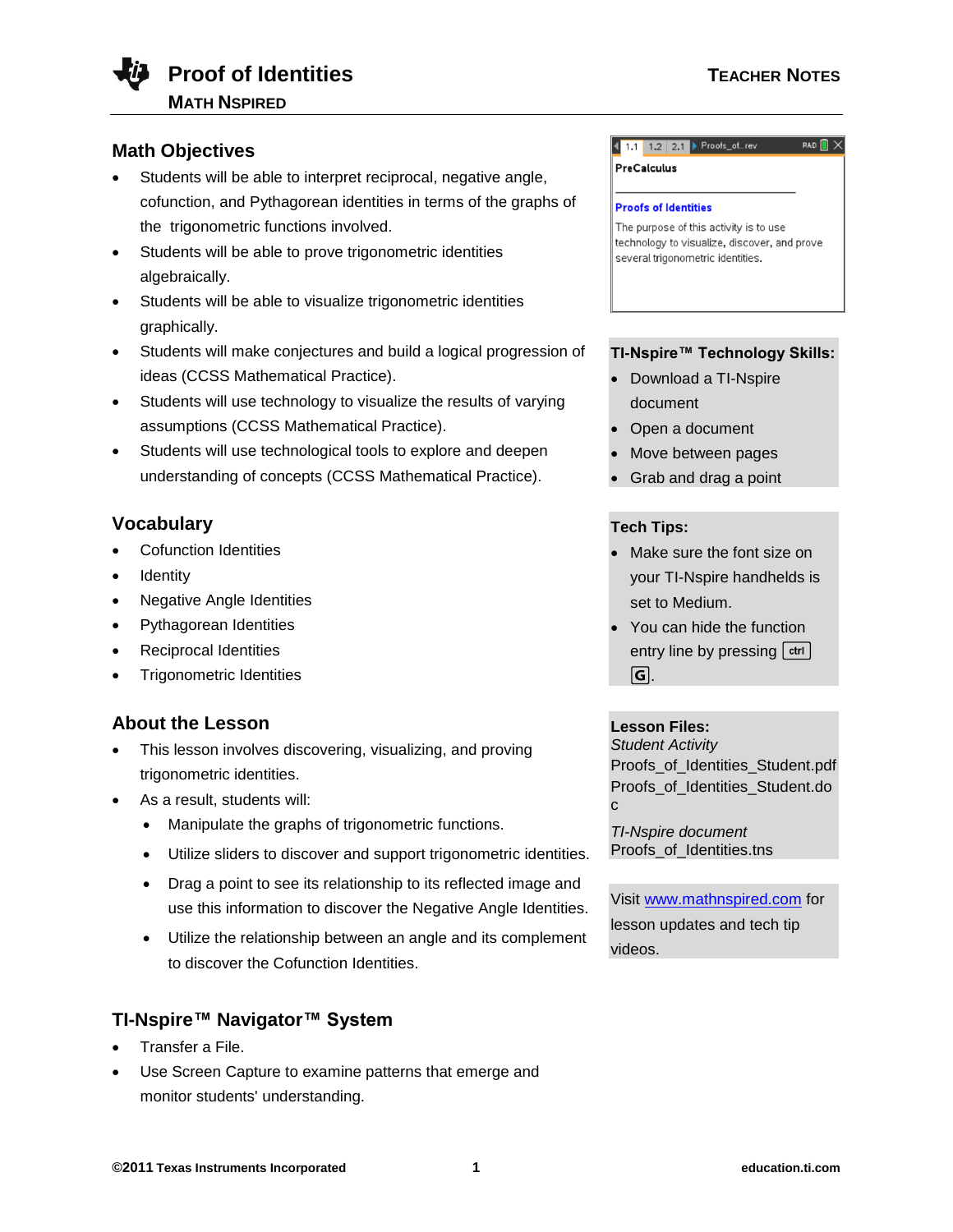

- Use Live Presenter to share students' ideas.
- Use Quick Poll to assess students' understanding.

### **Discussion Points and Possible Answers**

**Tech Tip:** If students experience difficulty dragging a point, check to make sure that they have moved the cursor until it becomes a hand  $(2)$  getting ready to grab the point. Then press  $[\vec{r} \cdot \vec{k}]$  to grab the point and close the hand ( $\textcircled{\tiny 2}$ ). When finished moving the point, press  $\text{res}$  to release the point.

**Teacher Tip:** You might want to use this activity in its entirety, or pick and choose various components to use at appropriate times in the curriculum. Both the .doc and .tns files can be edited as needed.

**Move to page 1.2.**

This page shows the graphs of two identical functions:  $f1(x) = 1$  and  $f2(x) = 1$ . Throughout this activity, the graph of  $f1(x)$  is shown as a thin, solid line and the graph of  $f2(x)$  is shown as a thicker dashed line.

1. Press  $[\text{ctr}]\text{G}$  to access the function entry line. Press the up arrow ( $\triangle$ ) to access the equation for f1(*x*) and change it to csc(*x*). Change the equation for f2(*x*) to  $\frac{1}{\sqrt{1-x}}$ .  $sin(x)$ 

What do you notice about the two graphs? Why is your conclusion true?

**Answer:** The two graphs seem to be identical. We know that the two graphs actually are identical because  $csc(x)$  is defined as  $(x)$  $\frac{1}{\sqrt{2}}$ .  $\sin(x)$ 

2. Complete the information for the other "Reciprocal Identities". To do so, you might want to change the equations for  $f(x)$  and  $f(2(x))$  to help you visualize the identities.

$$
a. \quad \sec(x) =
$$

Answer: 
$$
\frac{1}{\cos(x)}
$$
.

b.  $\cot(x) =$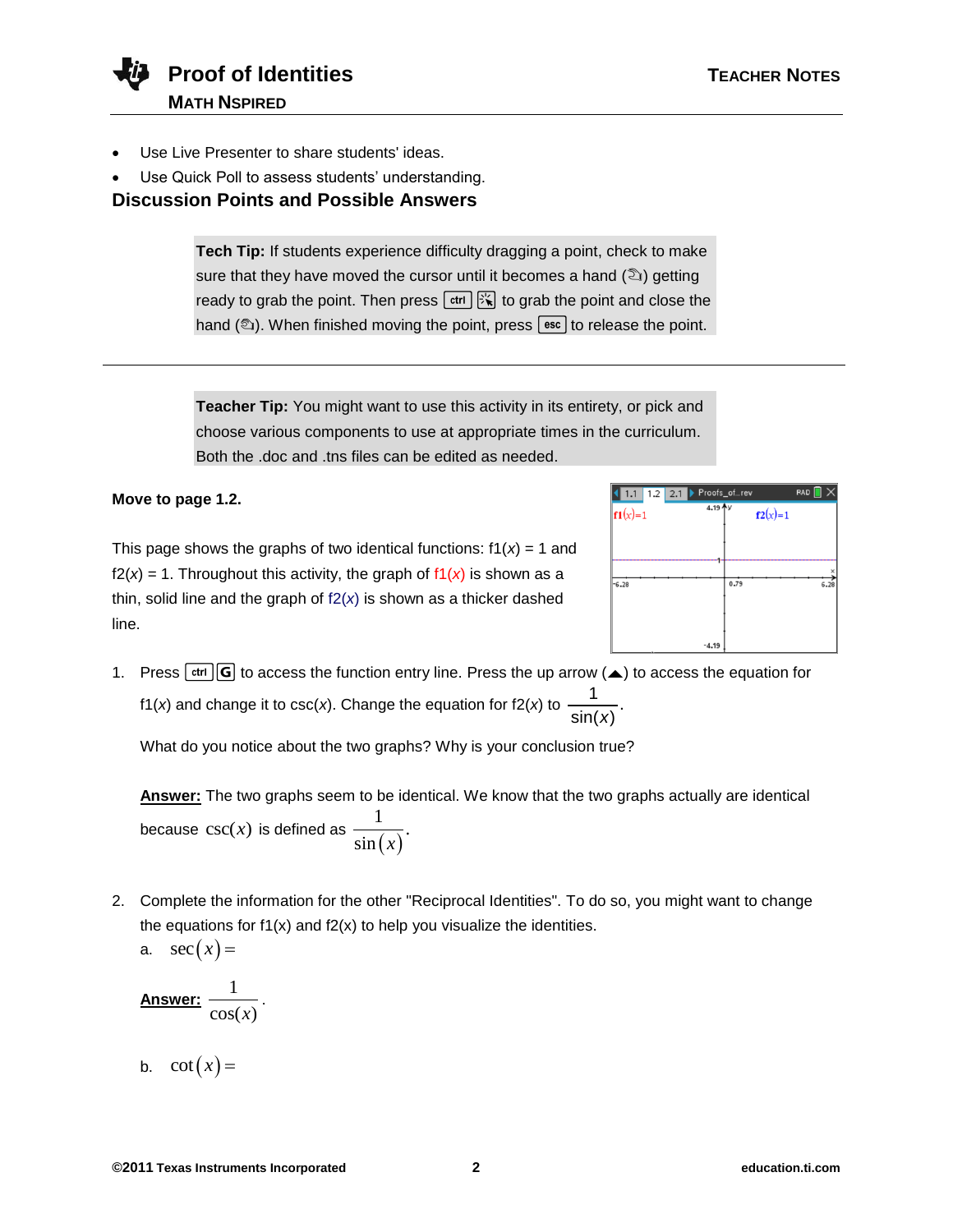**Answer:** 1  $\frac{1}{\tan(x)}$ . c.  $sin(x) =$ **Answer:** 1  $\frac{1}{\csc(x)}$ . d.  $\cos(x) =$ **Answer:** 1  $\frac{1}{\sec(x)}$ . e.  $\tan(x) =$ **Answer:** 1  $\frac{1}{\cot(x)}$ .

## **TI-Nspire Navigator Opportunity:** *Live Presenter and Quick Poll* **See Note 1 at the end of this lesson.**

3. Why are these statements called Reciprocal Identities?

**Answer:** These statements are called Reciprocal Identities because the product of

each pair of functions is 1. For example,  $\cos(x)\cdot\sec(x)\!=\!\cos(x)$  $(x)$  $\cos(x) \cdot \sec(x) = \cos(x) \cdot \frac{1}{\cos(x)} = 1.$ 

**Teacher Tip:** Be sure to remind students that, if  $cos(x) = 0$ ,  $sec(x)$  will be undefined and their product is not 1. You may want to spend a few minutes discussing the domain of the given functions.

### **Move to page 2.1.**

Click on the slider to transform  $f2(x) = a \cdot \sin(x)$  into  $f1(x) = \sin(-x)$ .

4. How does changing the parameter, *a*, affect the graph of  $f(x) = a \cdot \sin x$ ?

**Answer:** The value of *a* affects the height of the sine curve. If  $a\vert$   $>$  1, the graph is stretched vertically. If  $\,0$  <  $\vert a \vert$  < 1, the graph

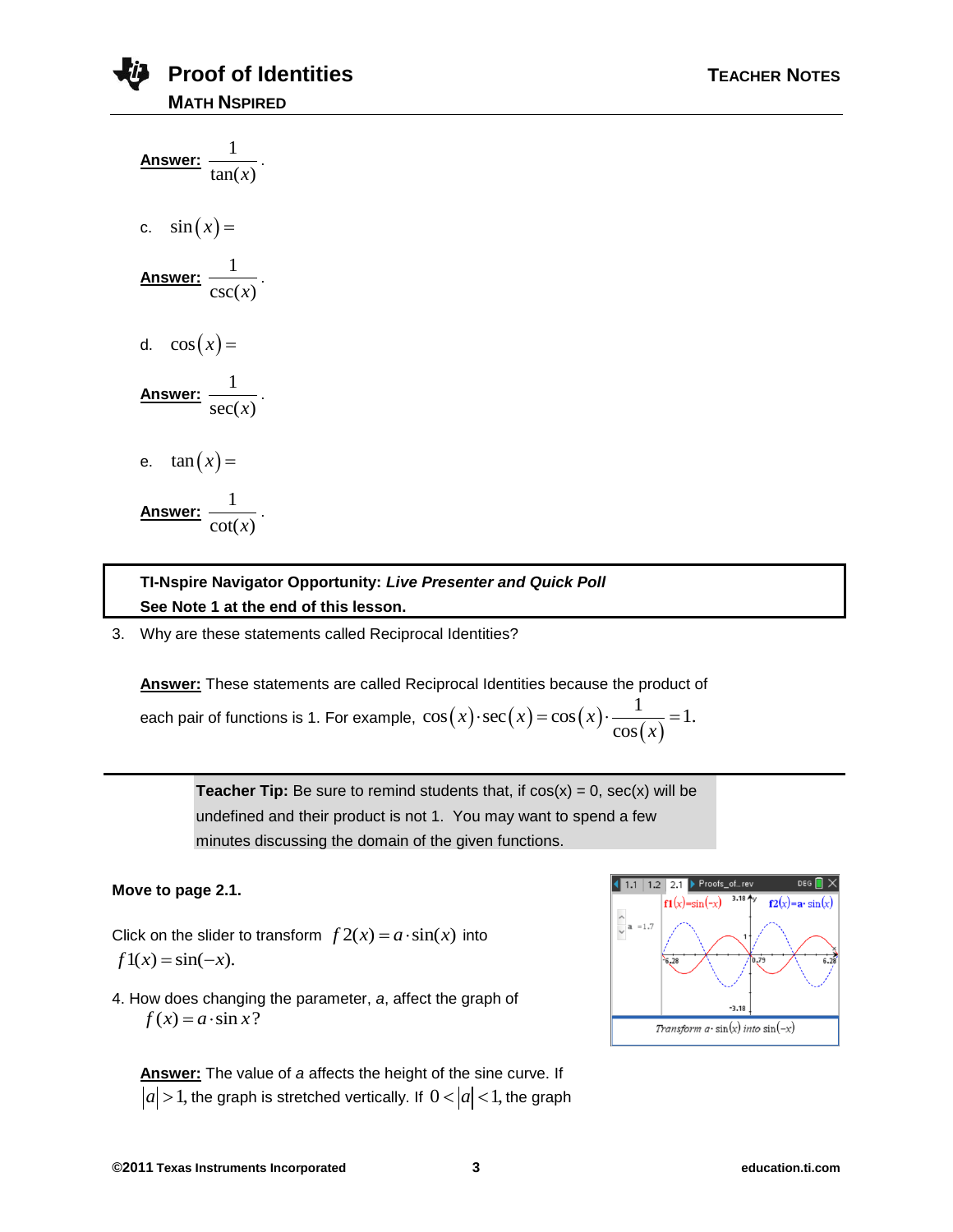is vertically compressed. If  $a < 0$ , the graph is reflected over

the x-axis.

**Teacher Tip:** If students are not familiar with the term amplitude, you might want to take a moment to introduce it. We say that  $|a|$  is the amplitude,

which is the vertical distance between the function's maximum (or minimum) value and the midline (in this case, the x-axis).

5. Write the equation for  $f(2(x))$  with a specific value for a such that  $f(2(x)) = f(1(x))$ .

**<u>Answer:**</u>  $a = -1$  and  $f 2(x) = -\sin(x)$ .

**TI-Nspire Navigator Opportunity:** *Screen Capture and Quick Poll* **See Note 2 at the end of this lesson.**

6. Using the information above, fill in the blank:

 $\sin(-x) =$  \_\_\_\_  $\sin(x)$ .

**<u>Answer:**</u>  $\sin(-x) = -1 \sin(x)$ .

### **Move to page 2.2.**

This page shows the unit circle and the definitions for three basic trigonometric functions in terms of *x*, *y,* and *r*. The segment labeled *r* has been reflected over the *x*-axis. Drag point *P,* and observe how the coordinates of point  $P$  and its image point  $P'$  change.



7. Consider the relationship between the coordinates of  $P$  and the coordinates of  $P'$ . Write the coordinates of  $P$  and the image point,  $P'$ , in terms of  $x$  and  $y$ .

**Answer:** The *x*-coordinate of the image point remains the same. The *y*-coordinate of the image point is the negation of the *y*-coordinate of the original point. Therefore, for every original point  $P(x, y)$ , the coordinates of the image point are  $P'(x, -y)$ .

8. Using the coordinates of the image point  $P'$  and the definitions of the basic trigonometric functions shown on the screen, write an expression for  $\sin(-\theta)$  in terms of  $\sin(\theta)$ .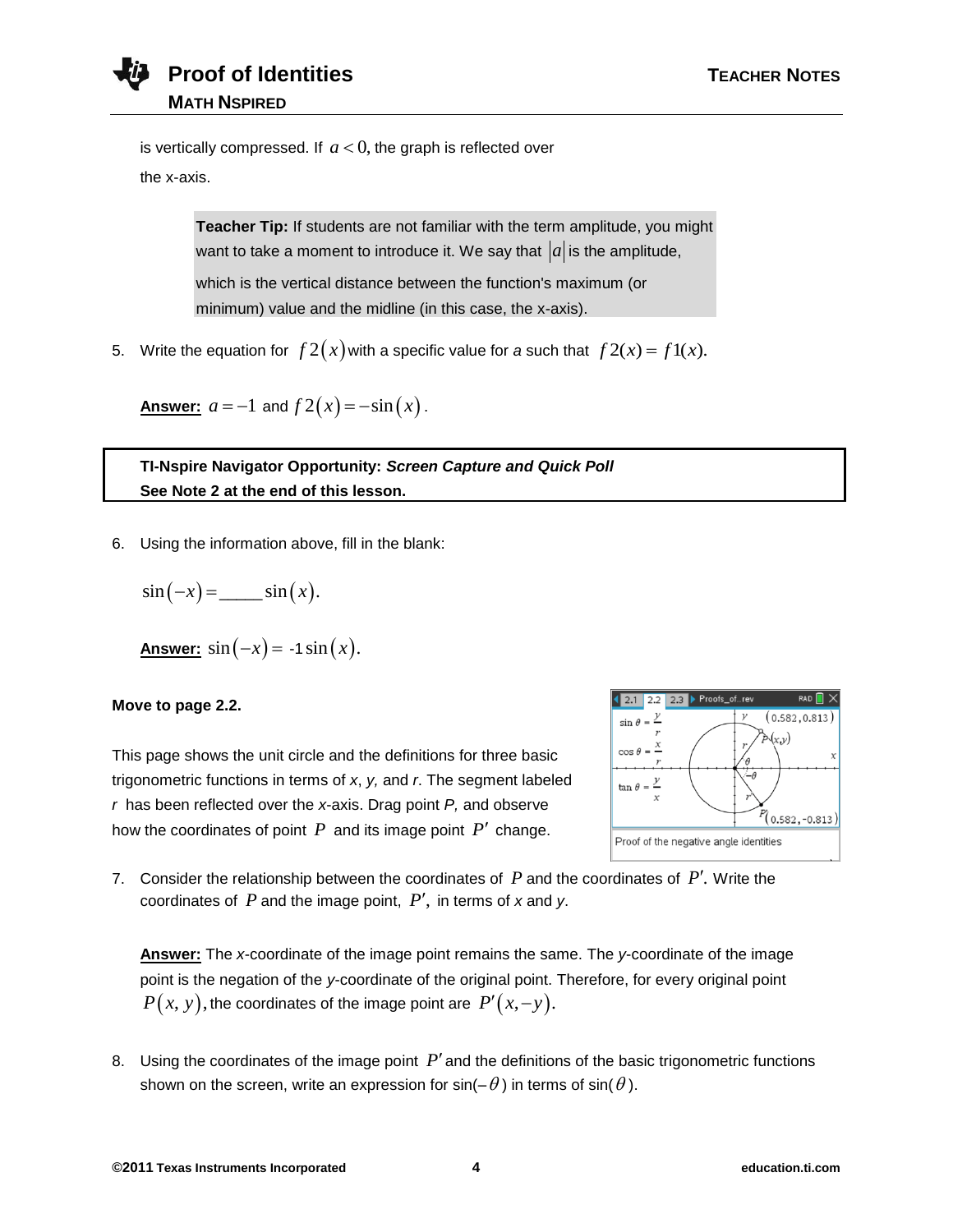**Answer:** In a unit circle, the sine of a central angle is equal to the *y*-coordinate of the point where the terminal side of the angle intersects the unit circle. Thus,  $\sin(\theta)$  =  $y$  and  $\sin(-\theta)$  =  $-y$ .

Therefore,  $\sin(-\theta) = -\sin(\theta)$ .

**Teacher Tip:** You might want to make the connection between this concept and the findings in questions 5 and 6 above.

### **Move to page 2.3.**

Click on the slider to transform  $f(4(x)) = a \cdot cos(x)$  into  $f3(x) = cos(-x)$ .

9**.** How does changing the parameter, *a*, affect the graph of  $f(x) = a \cdot \cos x$ ?



**Answer:** The value of *a* affects the height of the cosine curve. If  $|a|$  > 1, the graph is stretched vertically. If  $0 < |a|$  < 1, the graph is vertically compressed. If  $a < 0$ , the graph is reflected over the *x*-axis.

10. Follow the directions in questions 5 and 6, using the cosine function instead of the sine function. Write the equation for  $\,f\,4\hspace{0.4pt}(x)\,$  in the space below.

**<u>Answer:**</u>  $a = 1$  and  $f 4(x) = cos(x)$ .

### **Move back to page 2.2.**

11. Using the coordinates of the image point  $P'$  and the definitions of the basic trigonometric functions shown on the screen, write an expression for cos(–  $\theta$  ) in terms of cos(  $\theta$  ).

**Answer:** In a unit circle, the cosine of a central angle is equal to the *x*-coordinate of the point on the circle. Thus,  $\cos(\theta) = x$  and  $\cos(-\theta) = x$ . Therefore,  $\cos(-\theta) = \cos(\theta)$ .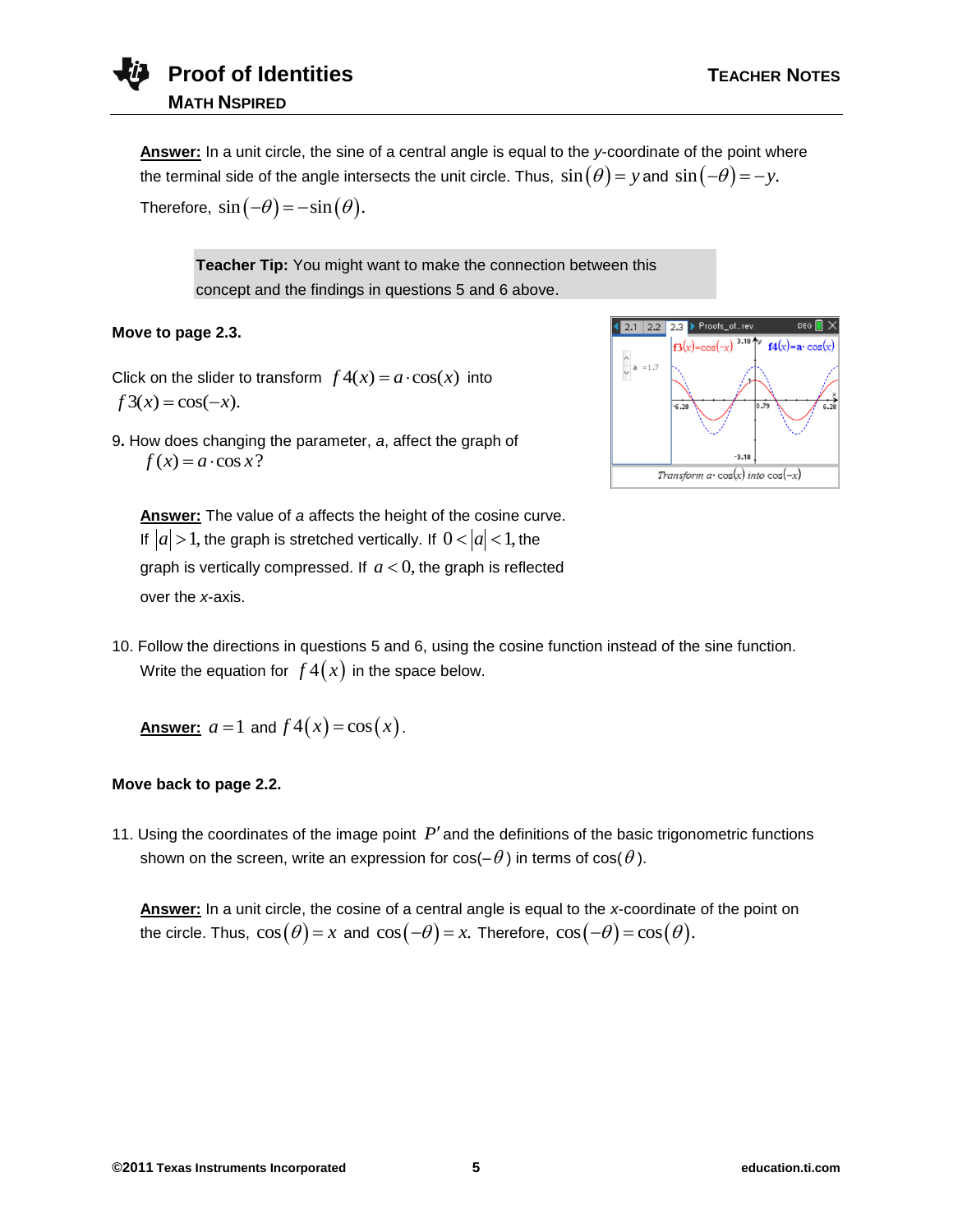### **Move to page 2.4.**

Click on the slider to transform  $f 6(x) = a \cdot \tan(x)$  into

$$
f5(x) = \tan(-x).
$$

12. Follow the directions in questions 5 and 6, using the tangent function instead of the sine function. Write the equation for  $f$   $6$   $\left(x\right)$  in the space below.

**<u>Answer:**</u>  $a = -1$  and  $f6(x) = -\tan(x)$ .



13. Use the information you obtained about  $\sin(-\theta)$  and  $\cos(-\theta)$  in questions 8 and 11 to write an expression for tan(–  $\theta$  ) in terms of tan(  $\theta$  ).

 $\frac{\textsf{Answer:}}{\textsf{The tangent function}}$  is defined by  $\tan(\theta)$  $(\theta)$  $(\theta)$  $\tan(\theta) = \frac{\sin(\theta)}{\cos \theta}.$ cos  $\theta$  $\theta$ e tangent function is defined by  $\tan(\theta) = \frac{\sin(\theta)}{\cos(\theta)}$ . Therefore,<br>  $\frac{\sin(-\theta)}{\sin(-\theta)} = \frac{-\sin(\theta)}{\cos(\theta)} = -\tan(\theta)$ . Thus.  $\tan(-\theta)$ gent function is de<br>  $\frac{-\theta}{\theta} = \frac{-\sin(\theta)}{\theta}$ 

$$
\tan(-\theta) = \frac{\sin(-\theta)}{\cos(-\theta)} = \frac{-\sin(\theta)}{\cos(\theta)} = -\frac{\sin(\theta)}{\cos(\theta)} = -\tan(\theta). \text{ Thus, } \tan(-\theta) = -\tan(\theta).
$$

**Teacher Tip:** You might want to ask students how this information connects with the information taken from the unit circle.

14. Use the information from above to fill in the information below for the "Negative Angle Identities." a.  $\sin(-\theta) =$ 

**Answer:**  $-\sin(\theta)$ .

b.  $\cos(-\theta) =$ 

<u>Answer:</u>  $\cos(\theta)$  .

c.  $\tan(-\theta) =$ 

**Answer:**  $-\tan(\theta)$ .

**Teacher Tip:** If students have learned about the concept of odd and even functions, you might want to make the connection between this concept and the Negative Angle Identities.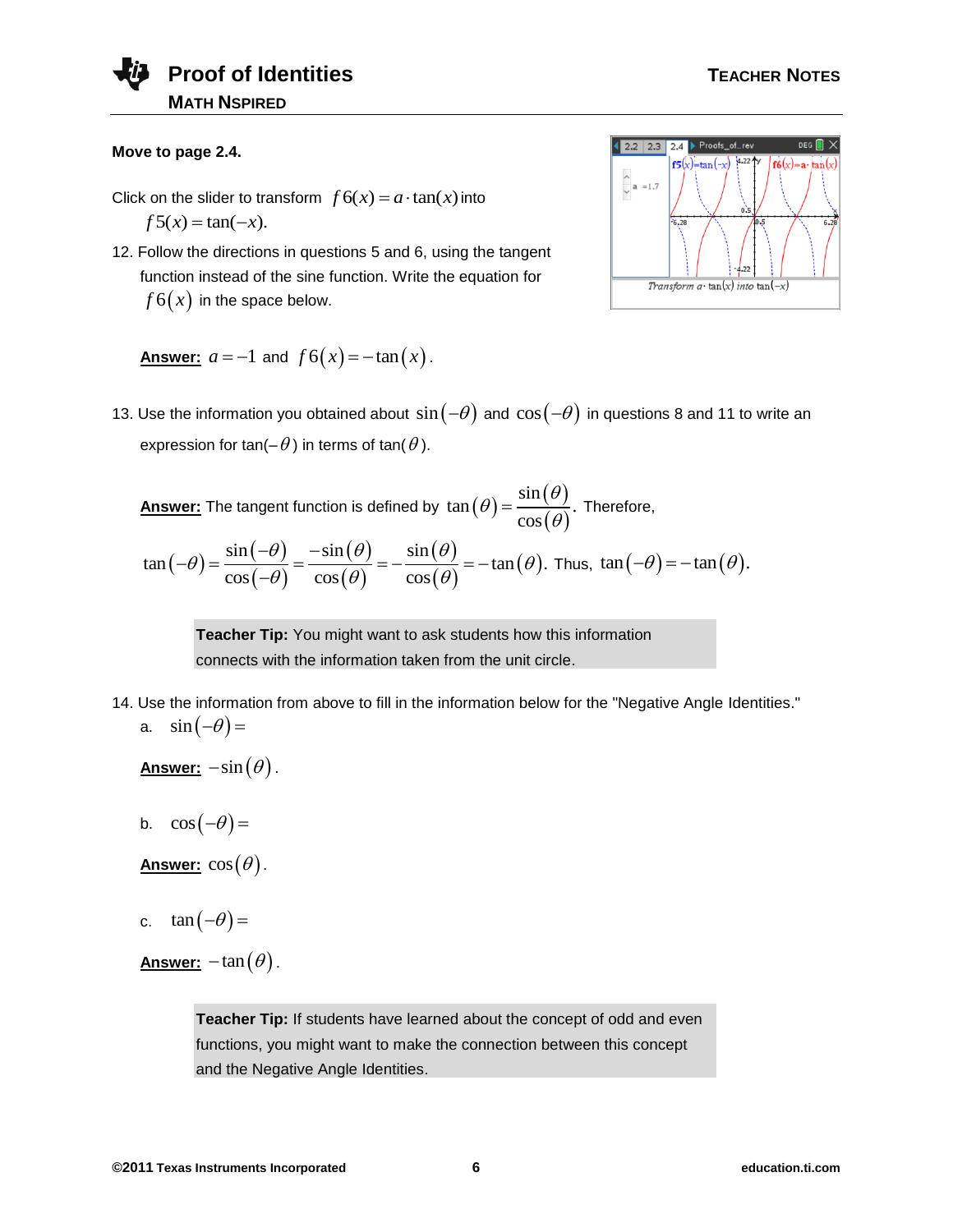### **Move to page 3.1.**

Click on the slider to transform  $\int f 2(x) = \cos \left( \frac{\pi}{2} - x \right)$ *a*  $=\cos\left(\frac{\pi}{a}-x\right)$  into

$$
f1(x) = \sin(x).
$$

15. How does changing the parameter, *a*, affect the graph of

$$
f(x) = \cos\left(\frac{\pi}{a} - x\right)?
$$

**Answer:** Changing the value of *a* results in a horizontal shift of the graph.

16. Use the equation for  $f2(x)$  to fill in the blank:

Answer: 
$$
\sin(x) = \cos\left(\frac{\pi}{2} - x\right)
$$
.

#### **Move to page 3.2.**

This page shows a right triangle with acute angles  $\alpha$  and  $\beta$  labeled. Press the arrow ( $\blacktriangle$ ) to see the image of the triangle after it is reflected over its hypotenuse. Press the arrow  $($   $\blacktriangle)$  again to see the measures of two additional angles labeled as  $\alpha$  and  $\beta.$ 



**Teacher Tip:** Students might already be quite comfortable with the fact that  $\alpha$  and  $\beta$  are complementary. If so, you might want to skip some of the more basic questions below.

17. Why are the two angles in the image labeled as they are?

**Answer:** When the right triangle is reflected over its hypotenuse, the two triangles form a rectangle. Since both pairs of opposite sides of a rectangle are parallel, transversal *AB* forms two pairs of congruent alternate interior angles.

18. What is the relationship between  $\alpha$  and  $\beta$ ? Explain your answer.

**Answer:** The two angles form a right angle, so  $\alpha$  and  $\beta$  are complementary.

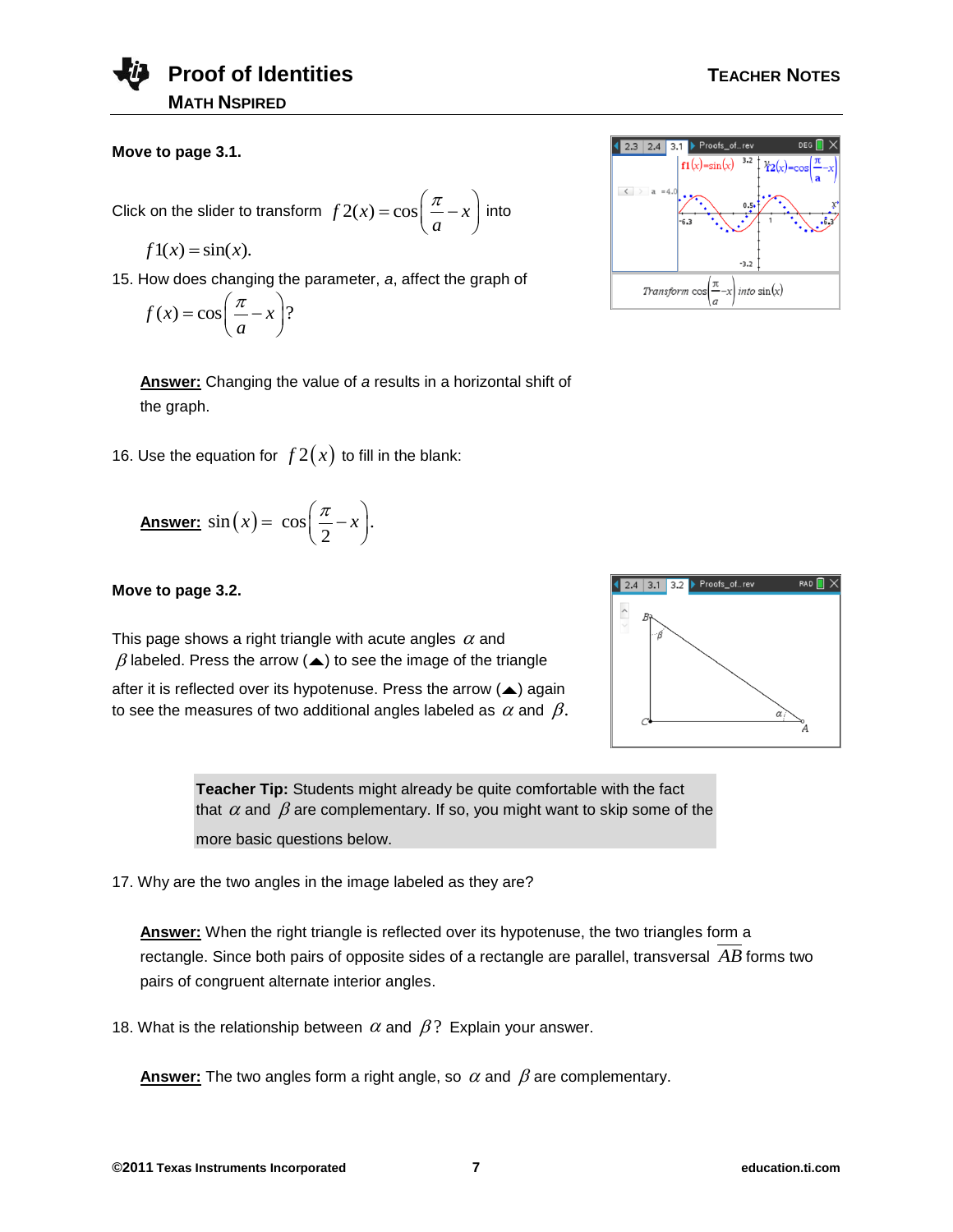#### **Move to pages 3.3.**

19. a. Click and drag vertex *A* and vertex *B*. What do you notice about $\sin(\beta)$  and  $\cos(\alpha)?$  Write an equation to express  $\,$  $\sin(\beta)$  in terms of  $\alpha.$ 

4 3.1 3.2 3.3 Proofs\_of... rev RAD  $\overline{\mathbb{R}} \times$  $cos(\alpha) = cos$  $0.824$  $\sin(\beta)$ = 0.824  $\bar{c}$ 

**<u>Answer:</u>** We see that  $\sin \beta = \cos \alpha$ .

b. Substitute  $\frac{\pi}{2}$  $\frac{\pi}{\sigma}$  –  $\beta$  for  $\alpha$  to re-write the equation above in terms of  $\beta$ .

**<u>Answer:</u>** We see that  $\sin \beta = \cos \alpha = \cos \left(\frac{\pi}{2} - \beta\right)$ .  $\beta = \cos \alpha = \cos \left(\frac{\pi}{2} - \beta\right)$ . Th Thus,  $\sin \beta = \cos \left( \frac{\pi}{2} - \beta \right)$ . 2  $\beta = \cos\left(\frac{\pi}{2} - \beta\right).$ 

20. We see from questions 17 - 19 that the sine of an acute angle is equal to the cosine of its complement. The sine and cosine functions are called *cofunctions*. The tangent and cotangent functions are also *cofunctions*. Use this information to fill in the blanks below for the "Cofunction Identities."

$$
a. \quad \sin(\theta) = \cos(\hspace{1cm} 0.1)
$$

Answer: 
$$
\sin(\theta) = \cos\left(\frac{\pi}{2} - \theta\right)
$$
.

b. 
$$
\cos(\theta) = \sin(\frac{\pi}{2})
$$

Answer: 
$$
\cos(\theta) = \sin\left(\frac{\pi}{2} - \theta\right)
$$
.

c. tan \_\_\_\_\_\_\_\_\_\_\_\_\_\_\_\_\_\_\_

Answer: 
$$
\tan(\theta) = \cot\left(\frac{\pi}{2} - \theta\right)
$$
.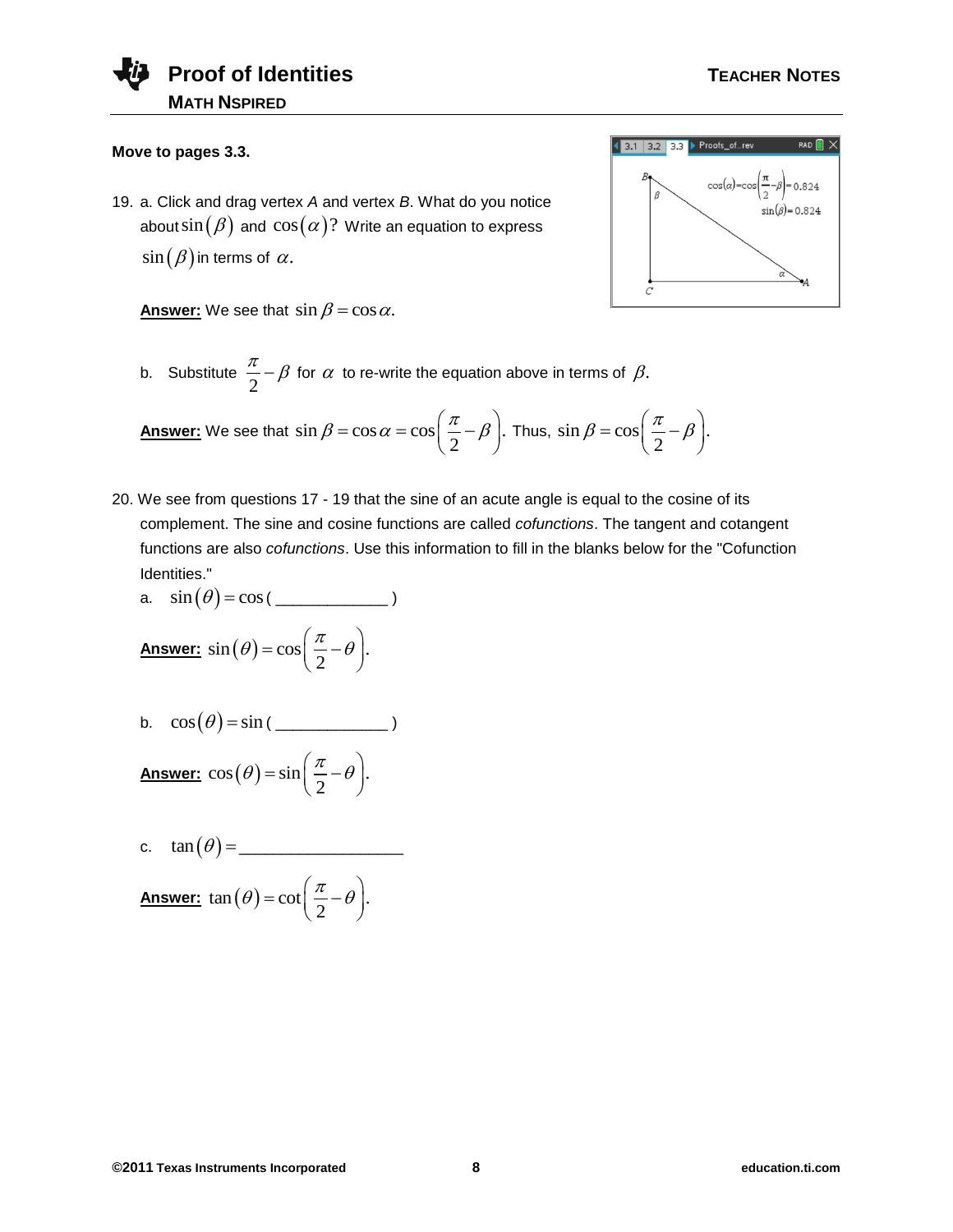

#### **Move to pages 3.4 and 3.5.**

Use these pages to support the identities you wrote in question 20.





# **Move to page 4.2.**

Move the sliders to change the values of the two parameters in

 $f2(x)$  to transform the graph of  $f2(x) = a \cdot (\sec(x))^2 + b$  into  $f1(x) = (\tan(x))^2$ .

21. Write the equation for  $\,f\,2(x)\,$  with specific values for  $a$  and  $b$ such that  $f2(x) = f1(x)$ .

**Answer:** For  $a = 1$  and  $b = -1$ ,  $f2(x) = (\sec(x))^2 - 1$ .

### **Move to page 4.3.**

This page shows a right triangle and the definitions of three basic trigonometric functions in terms of the lengths of the sides.

22. Divide both sides of the Pythagorean Formula by a<sup>2</sup> as shown, and simplify the result. Substitute the appropriate trigonometric functions for the ratios *b*  $rac{b}{a}$  and  $rac{c}{a}$  $\tilde{\overline{a}}$  , and rewrite the equation<br>*a* 

below.

**Answer:** We see that 
$$
1 + \left(\frac{b}{a}\right)^2 = \left(\frac{c}{a}\right)^2
$$
. Since  $\frac{b}{a} = \cot \theta$  and  $\frac{c}{a} = \csc \theta$ , we know that  $\left(\frac{b}{a}\right)^2 = \cot^2 \theta$  and  $\left(\frac{c}{a}\right)^2 = \csc^2 \theta$ . Substituting this information into the equation, we

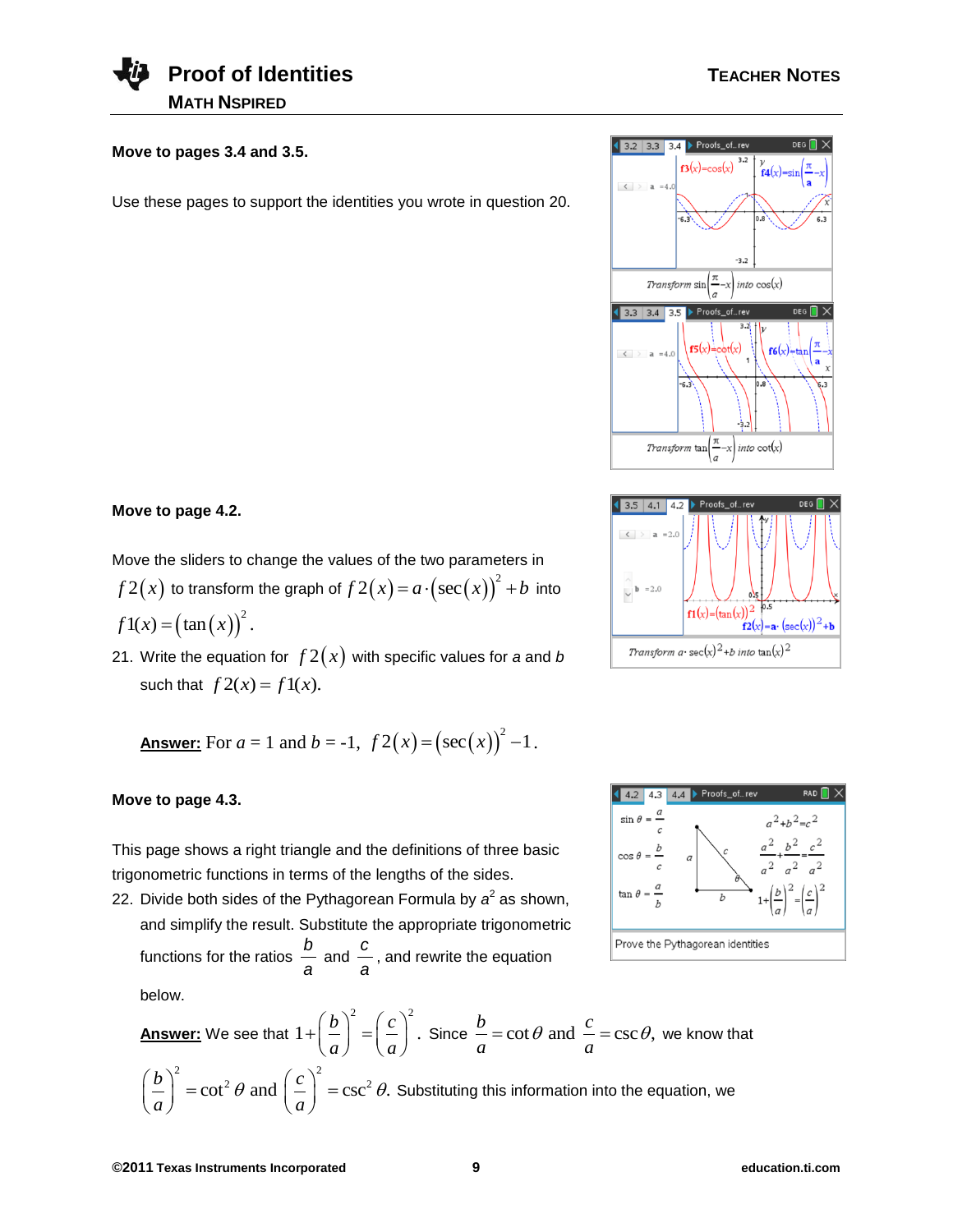get  $1 + \cot^2 \theta = \csc^2 \theta$ .

23. Repeat the process, dividing by  $b^2$  and then by  $c^2$  to yield two additional identities. Fill in the information below for the "Pythagorean Identities."

a. \_\_\_\_\_\_\_\_ = 
$$
sec^2(x)
$$

**Answer:**  $tan^2(x) + 1$ .

b. \_\_\_\_\_\_\_\_\_+ cot<sup>2</sup> (*x*) = \_\_\_\_\_\_\_\_\_\_

**<u>Answer:</u> 1 + cot<sup>2</sup>(***x***) = csc<sup>2</sup>(***x***).** 

c. sin<sup>2</sup> (*x*) + \_\_\_\_\_\_\_\_= \_\_\_\_\_\_\_\_\_

**<u>Answer:</u>**  $\sin^2(x) + \cos^2(x) = 1$ .

### **Move to page 4.4.**

Use this page to visually support the identities you derived in question 23. Press  $\boxed{\text{ctri}}$   $\boxed{G}$  to access the function entry line. Press the up arrow  $(\triangle)$  to access f3(x). Enter the left half of the equation from  $\#23b$  as  $f3(x)$  and the right half of the equation as  $f4(x)$ . Repeat the process for the equation for #23c.

| $4.2$ 4.3 | 4.4 Proofs_ofrev |           | $RAD$ $X$ |
|-----------|------------------|-----------|-----------|
| $f3(x)=1$ | 4Ay              | $f4(x)=1$ |           |
|           |                  |           |           |
|           |                  |           |           |
|           |                  |           | ×         |
| $-5$      |                  | 1.57      | 5         |
|           |                  |           |           |
|           |                  |           |           |
|           |                  |           |           |
|           | -4               |           |           |

24. a. Using the Pythagorean Identity,  $\sin^2\theta+\cos^2\theta=$  1, divide all three terms by  $\sin^2\theta$  and simplify the fractions to write another Pythagorean Identity.

<u>Answer:</u> Given that  $\sin^2\theta + \cos^2\theta = 1$ , we divide all three terms by  $\sin^2\theta$  as shown below:

$$
\frac{\sin^2 \theta}{\sin^2 \theta} + \frac{\cos^2 \theta}{\sin^2 \theta} = \frac{1}{\sin^2 \theta}
$$

$$
1 + \left(\frac{\cos \theta}{\sin \theta}\right)^2 = \left(\frac{1}{\sin \theta}\right)^2
$$

$$
1 + \cot^2 \theta = \csc^2 \theta
$$